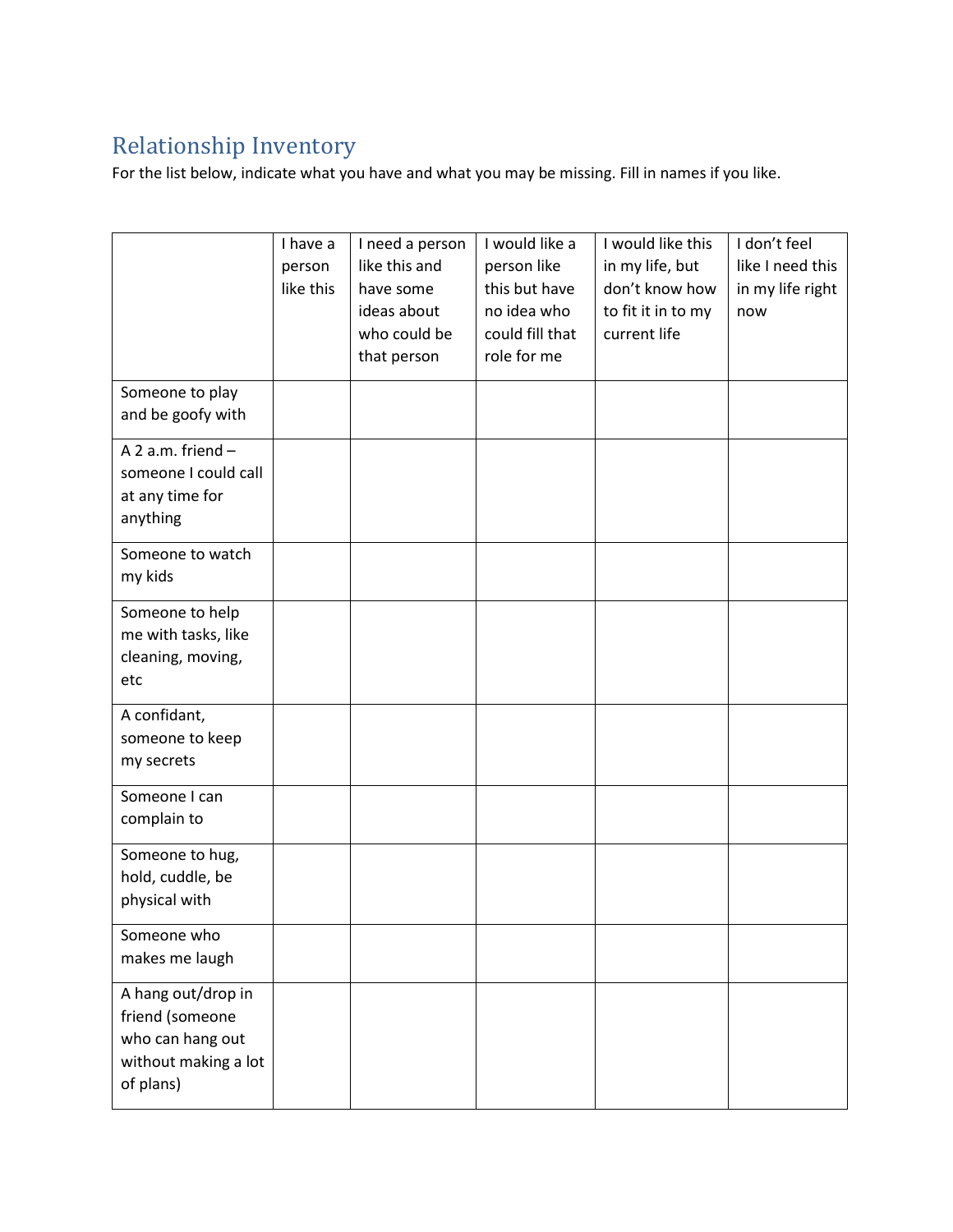| A dreamer-            |  |  |  |
|-----------------------|--|--|--|
|                       |  |  |  |
| someone who helps     |  |  |  |
| me set goals          |  |  |  |
|                       |  |  |  |
| Someone who will      |  |  |  |
| tell me when I am     |  |  |  |
| wrong                 |  |  |  |
|                       |  |  |  |
| A vacation friend -   |  |  |  |
| someone who will      |  |  |  |
| accompany me on       |  |  |  |
| adventures            |  |  |  |
|                       |  |  |  |
| A work friend         |  |  |  |
|                       |  |  |  |
| A spiritual           |  |  |  |
| companion             |  |  |  |
|                       |  |  |  |
| Someone who will      |  |  |  |
| care for me if I need |  |  |  |
| help                  |  |  |  |
|                       |  |  |  |
| Someone who can       |  |  |  |
| respond in an         |  |  |  |
|                       |  |  |  |
| emergency             |  |  |  |
| Someone who           |  |  |  |
| shares my interests   |  |  |  |
| in specific hobbies   |  |  |  |
|                       |  |  |  |
| Someone I can         |  |  |  |
| engage in             |  |  |  |
| intellectual or       |  |  |  |
|                       |  |  |  |
| political debate      |  |  |  |
| An exercise buddy     |  |  |  |
|                       |  |  |  |
| A drinking buddy      |  |  |  |
|                       |  |  |  |
| A community - not     |  |  |  |
| any one person, but   |  |  |  |
| an entire group of    |  |  |  |
| belonging             |  |  |  |
|                       |  |  |  |
| Other?                |  |  |  |
|                       |  |  |  |